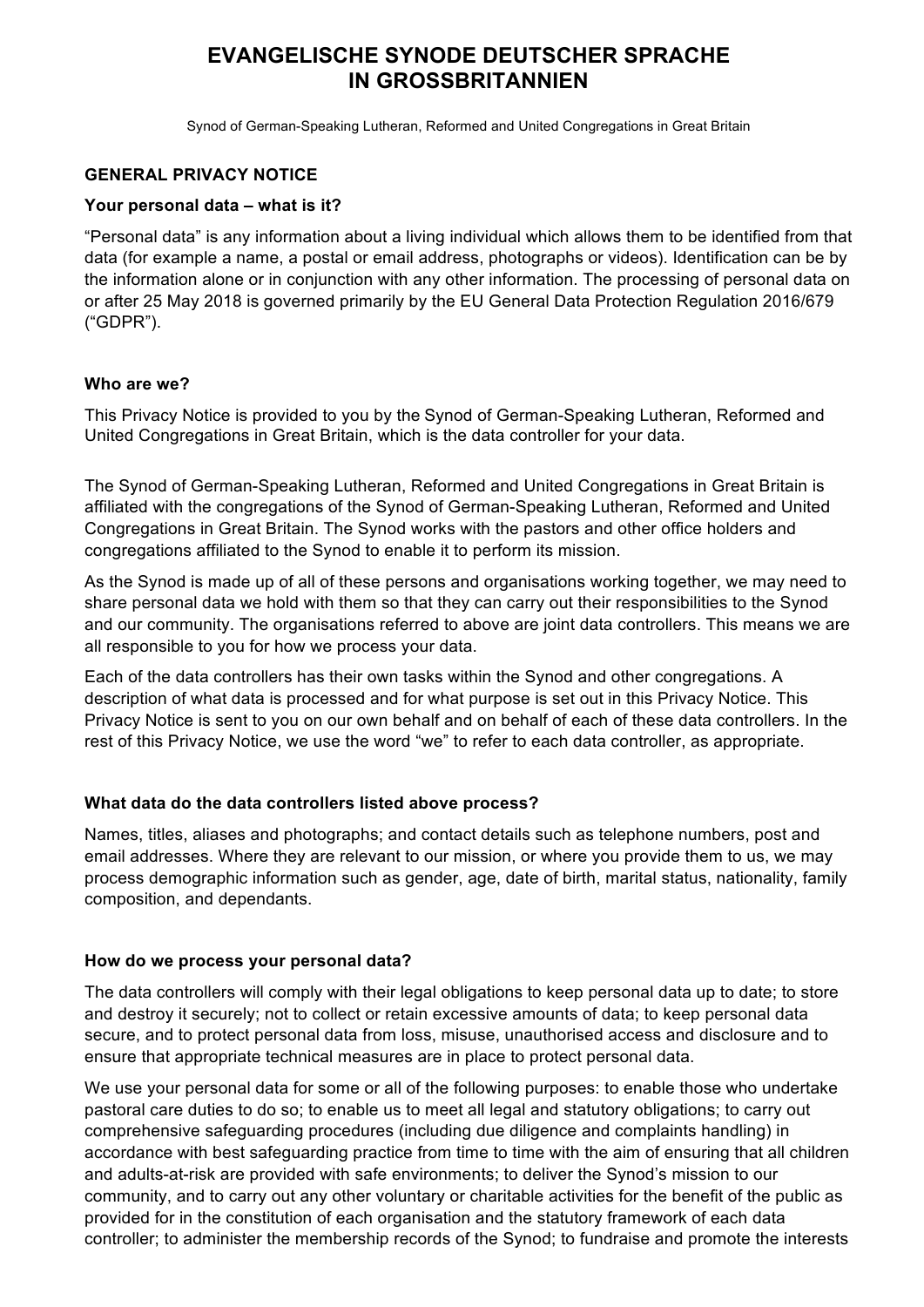of the Synod and charity; to manage our employees and volunteers; to maintain our own accounts and records; to seek your views or comments; to notify you of changes to our services, events and role holders; to send you communications which you have requested and that may be of interest to you (these may include information about campaigns, appeals, other fundraising activities); to process a grant or application for a role; to enable us to provide a voluntary service for the benefit of the public; to share your contact details with the Congregations so they can keep you informed about news in the Synod and events, activities and services that will be occurring in the Synod and in which you may be interested.

# **What is the legal basis for processing your personal data?**

Most of our data is processed because it is necessary for our legitimate interests, or the legitimate interests of a third party (such as the Congregations). Religious organisations are also permitted to process information about your religious beliefs to administer membership or contact details.

Where your information is used other than in accordance with one of these legal bases, we will first obtain your consent to that use.

## **Sharing your personal data**

Your personal data will be treated as strictly confidential. It will only be shared with third parties including other data controllers where it is necessary for the performance of the data controllers' tasks or where you first give us your prior consent. It is possible that we will need to share your data with role-holders of the Synod and affiliated congregations including the other data controllers; and our agents, servants and contractors (for example, we may ask a commercial provider to send out newsletters on our behalf, or to maintain our database software).

#### **How long do we keep your personal data?**

We will keep some records permanently if we are legally required to do so or for historical reasons. In general, we will endeavour to keep data only for as long as we need it. This means that we may delete it when it is no longer needed.

# **Your rights and your personal data**

You have the following rights with respect to your personal data: (When exercising any of the rights listed below, in order to process your request, we may need to verify your identity for your security. In such cases we will need you to respond with proof of your identity before you can exercise these rights.)

1. The right to access information we hold on you.

At any point you can contact us to request the information we hold on you as well as why we have that information, who has access to the information and where we obtained the information from. Once we have received your request we will respond within one month. There are no fees or charges for the first request but additional requests for the same data may be subject to an administrative fee.

2. The right to correct and update the information we hold on you

If the data we hold on you is out of date, incomplete or incorrect, you can inform us and your data will be updated.

3. The right to have your information erased: If you feel that we should no longer be using your data or that we are illegally using your data, you can request that we erase the data we hold. When we receive your request we will confirm whether the data has been deleted or the reason why it cannot be deleted (for example because we need it for our legitimate interests or for regulatory purpos.